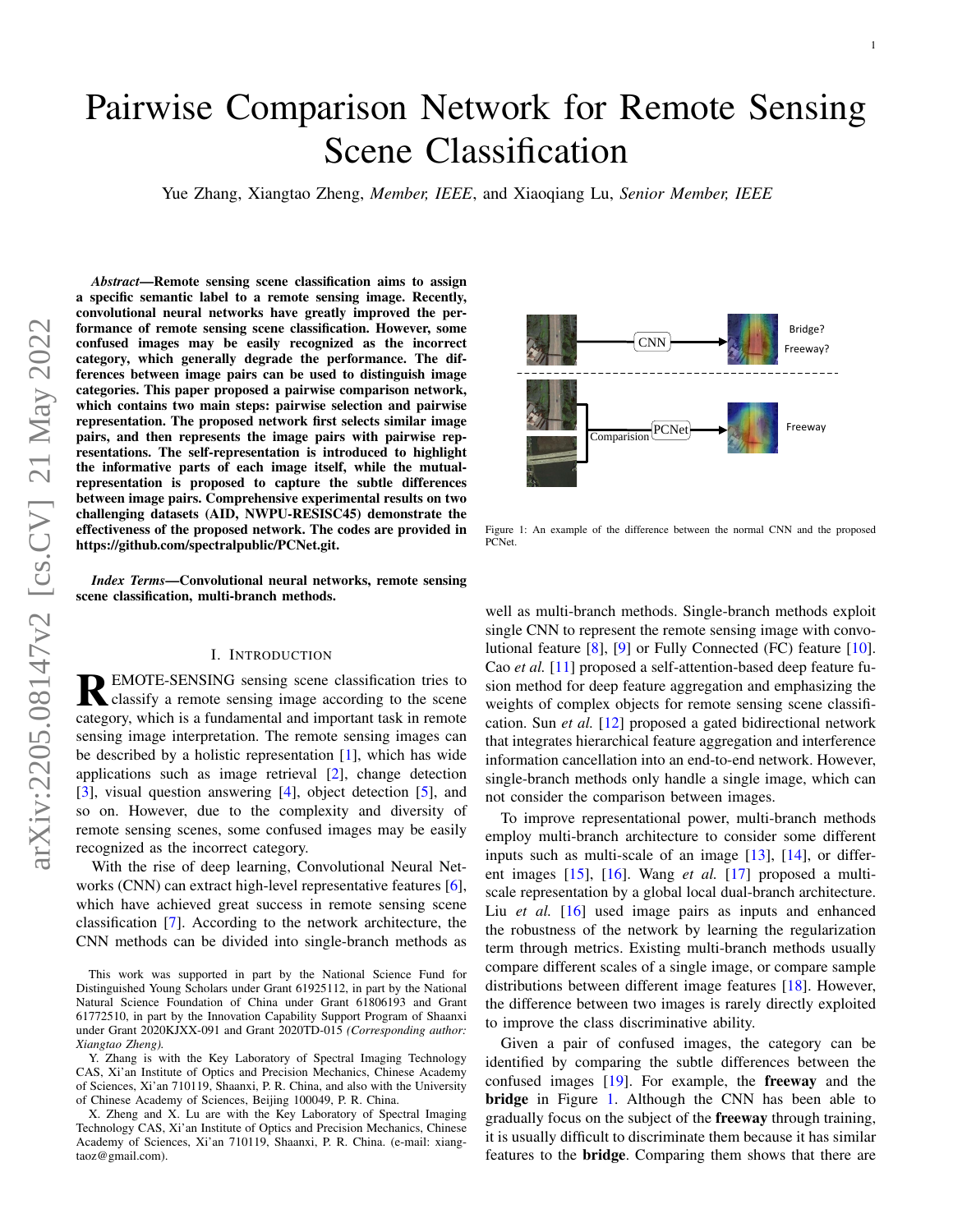differences in their backgrounds, for instance, more semantic information will be present at the two ends of the bridge, while the **freeway** appears on both sides. By comparing image pairs, the difference information between images can be used to promote better classification. The above facts show that it is easier to focus on discriminative regions by comparing image pairs, especially for confused images [\[20\]](#page-5-19).

Based on the above ideas, a pairwise comparison network (PCNet) is proposed to represent the discriminative regions by comparing image pairs. The proposed method contains two main steps: pairwise selection and pairwise representation.

- 1) Pairwise Selection: To handle the confused image, pairwise selection is exploited to select the most similar image according to the input image. The ResNet50 is used to extract the deep features and Euclidean distance is used to measure the relationship between image pairs.
- 2) Pairwise Representation: To represent image pairs, two kinds of representation are considered: the selfrepresentation and the mutual-representation. The selfrepresentation is obtained by directly feeding the extracted features into the attention module, which focuses on the informative parts of each image itself. The mutual-representation is obtained by highlighting the comparison cues between the image pairs on each image, which captures the difference information from the perspective of individual images. Both self-representation and mutual-representation are later passed through a linear classifier for classification, while a ranking loss is introduced to consider the feature priorities: the selfrepresentation should be more discriminative than the the mutual-representation.

Main contributions of this paper are as follows:

- 1) To deal with the confused images in remote sensing scenes, a pairwise comparison network is proposed to capture the discriminative regions by comparing image pairs. The proposed PCNet first selects similar image pairs, and then represents the image pairs with pairwise representations.
- 2) Both self-representation and the mutual-representation are considered to represent the comparing image pairs. The self-representation highlights the informative parts in each image itself and the mutual-representation captures the subtle differences between similar image pairs.
- 3) A ranking loss is introduced to boost the discriminative power of both features: the self-representation should be more important than the the mutual-representation by a predefined margin. A large number of experiments have shown that the proposed method is superior to the stateof-the-art methods.

#### II. PROPOSED METHOD

To distinguish the confused images, a PCNet is proposed by comparing subtle differences between image pairs. As shown in Figure [2,](#page-2-0) the proposed PCNet first selects similar image pairs, and then represents the comparing image pairs with pairwise representations.

- 1) Pairwise Selection: To form image pairs, the most similar intra-class and inter-class images are selected, and the Euclidean distance is used to measure image similarity between deep features.
- 2) Pairwise Representation: The self-representation is obtained by directly passing the obtained features through an attention module to highlight the informative parts. To obtain the mutual-representation, the obtained features of image pairs are connected to capture the comparison cues. The obtained comparison cues are then compared with the two images respectively to generate the mutualrepresentation from the perspective of each individual image. The whole network is trained in an end-to-end manner with the cross-entropy loss and the ranking loss.

## *A. Single-Branch Network*

The CNN methods input an image to extract the image features, and a liner classifier for classification output. The last convolutional layer features are extracted,

<span id="page-1-0"></span>
$$
\mathbf{f} = f\left(\mathbf{I}; \boldsymbol{\omega}\right),\tag{1}
$$

where  $f \in \mathbb{R}^{W \times H \times C}$  is the extracted features, I is the input image,  $\omega$  is the parameter of pre-training CNN network. A Global Average Pooling (GAP) layer is used to connect the last convolutional layer and the FC layer,

<span id="page-1-1"></span>
$$
\mathbf{F}_{gap} = \frac{1}{HW} \sum_{i=0}^{H} \sum_{j=0}^{W} \mathbf{f}(c, i, j).
$$
 (2)

The extracted features  $\mathbf{F}_{gap} \in \mathbb{R}^C$  are fed into a FC layer and add a softmax operation to predict the scores of each category,

<span id="page-1-2"></span>
$$
\mathbf{q} = \text{softmax}\left(\mathbf{W}\mathbf{F}_{gap} + \mathbf{b}\right),\tag{3}
$$

where  $\mathbf{q} \in \mathbb{R}^N$  is the predicted score vector, N is the number of categories of the data,  $\{W, b\}$  are the weight and bias of the FC. The cross-entropy loss function is used to train the network,

$$
\mathcal{L}_c = -\sum \mathbf{y}^{\mathrm{T}} \log(\mathbf{q}),\tag{4}
$$

where y indicates the one-hot vector of the ground truth label. By minimizes the cross-entropy loss, the distance between the ground truth and predicted probability distributions is closer, so that the trained network can obtain discriminative classification capability.

### *B. Pairwise Comparison Network*

The single-branch network ignores the comparison between images, while the subtle differences between images are the key to distinguish confused images. This paper constructs a pairwise comparison multi-branch network to distinguish confused images by two steps, *i.e.*, pairwise selection and pairwise representation.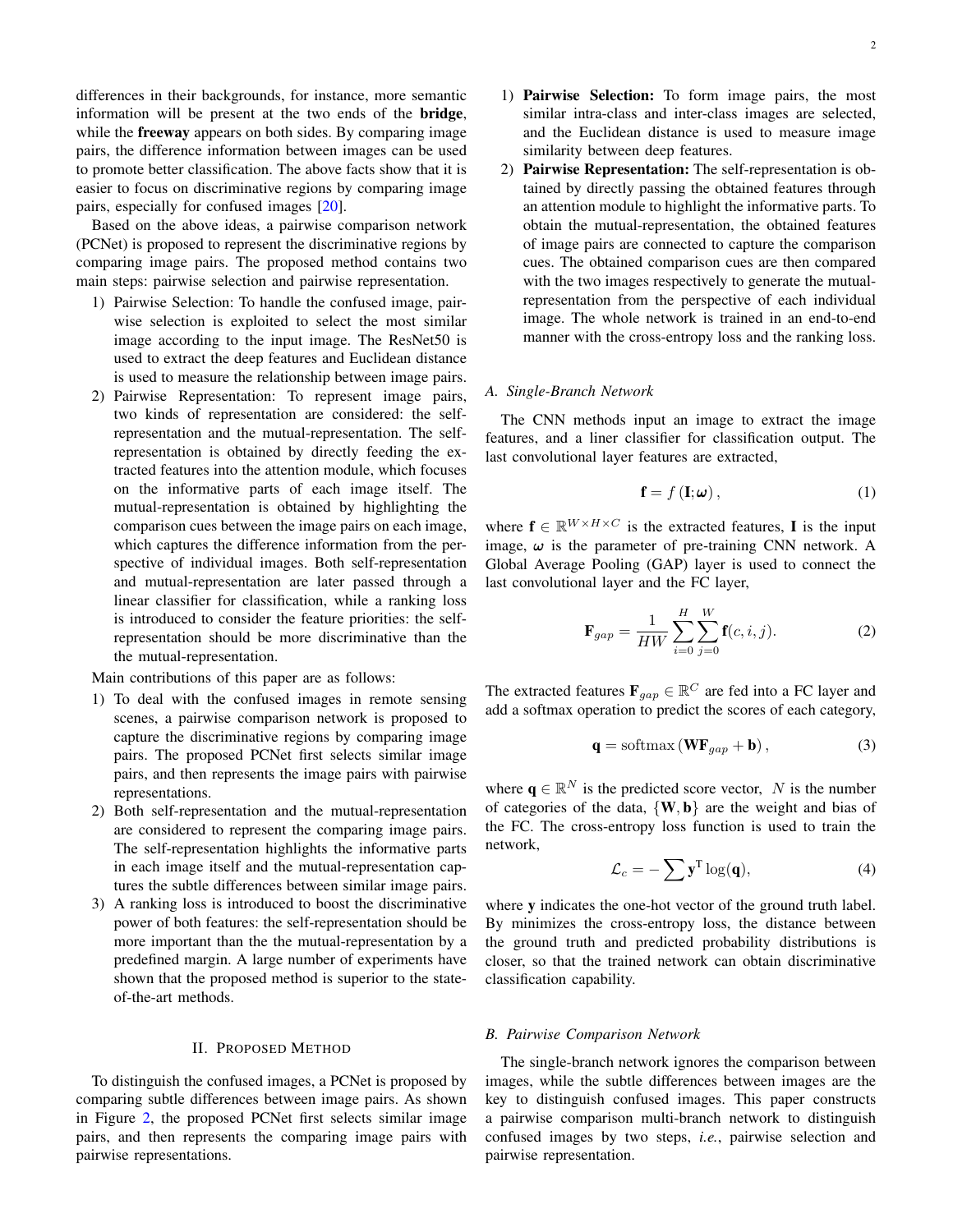<span id="page-2-0"></span>

Figure 2: The architecture of the proposed PCNet. The proposed PCNet is mainly composed by pairwise selection and pairwise representation. The whole network is trained under the cross-entropy loss  $L_c$  and the ranking loss  $L_r$ .

<span id="page-2-1"></span>

Figure 3: The architecture of ECA model.

*1) Pairwise Selection:* For confused images, it is usually difficult to discern their contents by looking at one image, but humans can focus on the subtle differences between image pairs of different classes if another similar image is introduced as a comparison. Therefore, similar images are selected as input pairs for the network. For pairwise selection, the proposed PCNet selects the most similar inter-class and intra-class images for each image, and the image similarity is calculated based on the Euclidean distance between the extracted image features. The comparison between intra-class image pairs can enhance the discriminative information of this category, and the comparison between inter-class image pairs can use the difference information to distinguish confused images.

2) Pairwise Representation: The obtained features  $f_1 \in$  $\mathbb{R}^{W \times H \times C}$  and  $f_2 \in \mathbb{R}^{W \times H \times C}$  of a image pairs feature (only one pair of inter-class similar image pairs is used as an example) can represent the content of remote sensing images in terms of global aspects. However, they are limited to explore the target information from the images. To further enhance the representations, this paper introduces two different representations: the self-representation which highlights the informative parts on each image itself and the mutual-representation that captures the subtle differences between image pairs.

**Self-representation.** The extracted features  $f_1$  and  $f_2$  are later fed into the attention module to obtain the selfrepresentation  $\mathbf{F}_1^{self} \in \mathbb{R}^C$  and  $\mathbf{F}_2^{self} \in \mathbb{R}^C$ , thereby improving the classification performance by focusing on the discriminative regions of the image. The attention module uses the Efficient Channel Attention (ECA) model proposed [\[21\]](#page-5-20),

which is an improvement of the SE model [\[22\]](#page-5-21). The advantage of the ECA model over other attention models is that it introduces few additional parameters and the computational effort is largely negligible. Its architecture is shown in Figure [3,](#page-2-1) the extracted image features f through GAP layer to obtain a  $1 \times 1 \times C$  vector, and the channel weights through performing a fast  $1D$  convolution of size k to capture cross-channel interactions, then the channel weights is weighted the feature to highlight the focus region. According to the size strategy of k in the original paper,  $k = 5$  is chosen in this paper.

Mutual-representation. Mutual-representation focus on the existence of subtle differences between two similar images as an aid to judgment, and the main process of obtaining mutual-representation is: the extracted features  $f_1$  and  $f_2$  are connected and sent to the attention module to get the connected features  $\mathbf{f}_{cat} \in \mathbb{R}^{W \times H \times 2C}$ . In order to align  $\mathbf{f}_{cat}$  and  $\mathbf{f}_1$ ,  $\mathbf{f}_{cat}$  is downscaled through a FC layer. After that, a sigmoid function is added to get  $\mathbf{a}_{mut} \in \mathbb{R}^C$ ,  $\mathbf{a}_{mut}$  represents the pairwise relations on each channel. By comparing  $a_{mut}$  with  $f_1$  and  $f<sub>2</sub>$  separately, the different cues between the image pairs can be generated from the perspective of each individual image, which contribute to distinguishing the image pair. The obtained mutual-representations can be formulated as follows:

$$
\mathbf{F}_1^{mut} = \mathbf{F}_1 \odot \mathbf{a}_{mut}, \mathbf{F}_2^{mut} = \mathbf{F}_2 \odot \mathbf{a}_{mut}, \tag{5}
$$

where  $\odot$  denotes the product of two vectors,  $\mathbf{F}_1 \in \mathbb{R}^C$  and  $\mathbf{F}_2 \in \mathbb{R}^C$  are obtained by  $\mathbf{f}_1$  and  $\mathbf{f}_2$  through GAP. It is worth noting that, unlike self-representation,  $\mathbf{F}_1^{mut} \in \mathbb{R}^C$  and  $\mathbf{F}_2^{mut} \in \mathbb{R}^{\bar{C}}$  generate their respective representation, called mutual-representation, from the perspectives of the two images by contrast cues. Mutual-representation prominently contains the channels of contrast cues, which facilitate the network to help classification by focusing on the local differences of the confused images.

## *C. Overall Object Function*

Finally, the four obtained representation vectors  $\mathbf{F}_n^k \in \mathbb{R}^N$ are added to the softmax classifier to obtain the predicted score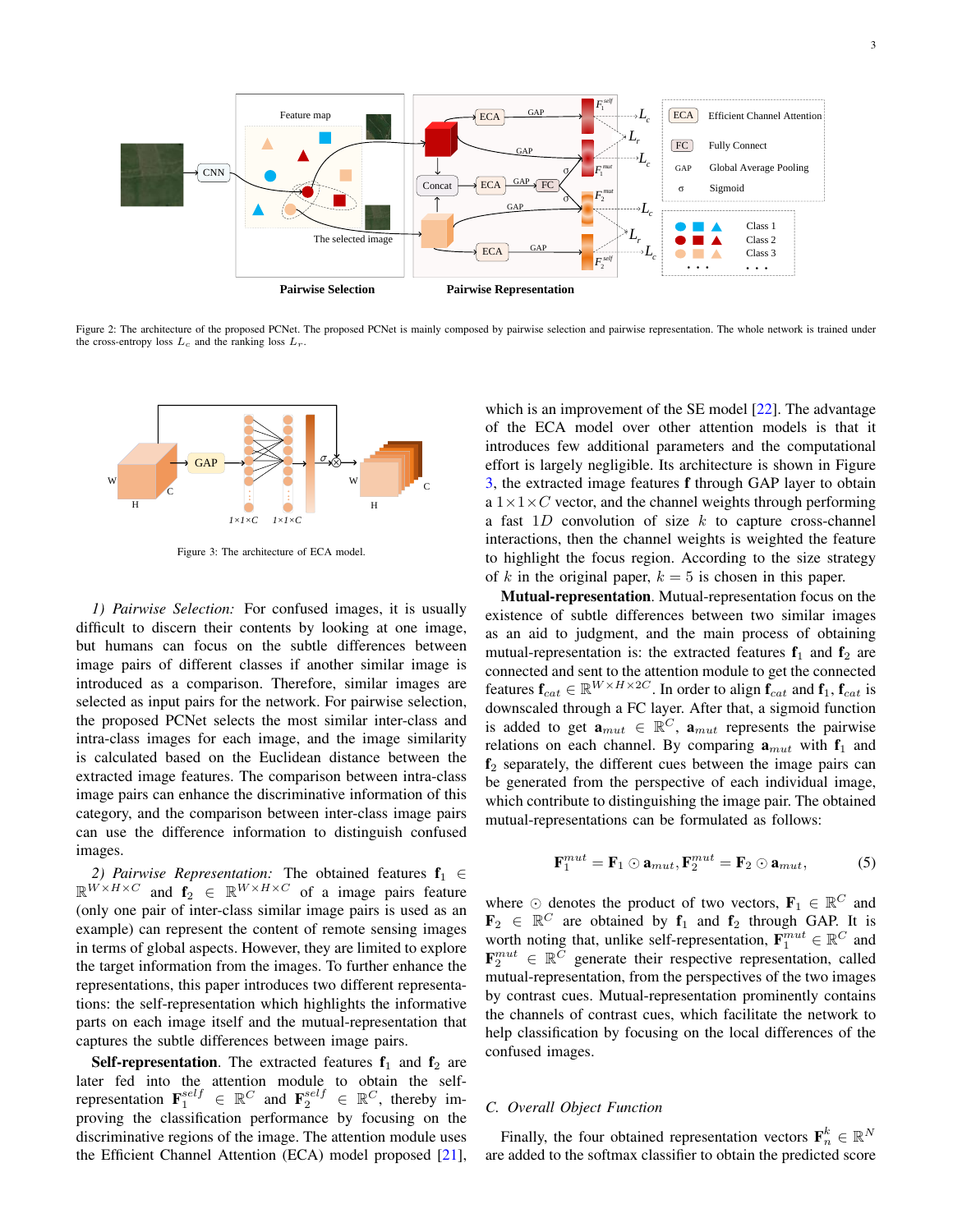vectors  $\mathbf{q}_n^k \in \mathbb{R}^N$  for each category, where  $n \in \{1,2\}, k \in$  $\{self, mut\},\$ 

$$
\mathbf{q}_n^k = \text{softmax}\left(\mathbf{W}\mathbf{F}_n^k + \mathbf{b}\right). \tag{6}
$$

The classification loss function is formulated as the crossentropy loss to minimize the distances between the predicted probabilities and the ground truth labels,

$$
\mathcal{L}_c = -\sum_{n \in \{1,2\}} \sum_{k \in \{self, mut\}} \mathbf{y}_n^{\mathrm{T}} \log \mathbf{q}_n^k. \tag{7}
$$

In order to assist the judgment, the attention region of the contrast image is introduced into the image. However, since the confused image exists in the remote sensing image is only a small part, the main attention is paid to the focus region of the image itself in the judgment, and the region containing the contrast clues is only as an aid. Therefore, this paper introduces ranking loss to rank the two features generated by one image.

$$
\mathcal{L}_r = \sum_{n \in \{1,2\}} \max\left(0, \mathbf{q}_n^{mut}\left(c_n\right) - \mathbf{q}_n^{self}\left(c_n\right) + \epsilon\right),\tag{8}
$$

where  $c_n$  is the corresponding index associated with the ground truth label of image n. The  $\mathcal{L}_r$  makes the score difference  $\mathbf{q}_n^{self}(c_n) - \mathbf{q}_n^{mut}(c_n)$  should be greater than a margin  $\epsilon$ . This allows the network to learn each image in the recognition pair adaptively considering the feature priority. Therefore, the final loss function for training the whole network is,

<span id="page-3-1"></span>
$$
\mathcal{L} = \mathcal{L}_c + \lambda \mathcal{L}_r, \tag{9}
$$

where the  $\lambda$  is a hyper-parameter.

It is worth noting that the proposed PCNet is only used in the training phase. During training, PCNet can learn the different cues between the similar image pairs directly and thus gradually improve the discriminative ability of CNN for confused images. Therefore, during testing, it is simply offloaded and tested with the trained backbone for a single image. Specifically, a test image is directly input to the CNN backbone, and the prediction score vector is obtained by equation Eq.  $(1)(2)(3)$  $(1)(2)(3)$  $(1)(2)(3)$  for label prediction. PCNet is tested in the same way as a normal CNN, which largely improves the value of PCNet for remote sensing scene classification.

#### III. EXPERIMENTS

## *A. Dataset and Implementation Details*

*1) Dataset:* The proposed PCNet is mainly experimented on two datasets, both the AID dataset [\[23\]](#page-5-22) and the NWPU-RESISC45 Dataset [\[24\]](#page-5-23).

AID dataset: consists of 30 scene categories with 200 to 400 images per category, the size of each image is  $600 \times 600$ , and has an image resolution of 0.5m to 8m per pixel.

NWPU-RESISC45 Dataset: contains 31,500 remote sensing images and 45 scene categories, each scene category contains

Table I: Results of Batch Selection Method

<span id="page-3-0"></span>

|         | OA%                          |       |
|---------|------------------------------|-------|
| Classes | Image                        |       |
|         | Randomly selected 180 images | 94.61 |
| 30      |                              | 95.15 |
| 30      |                              | 95.53 |
| 30      |                              | 95.25 |

700 images with a size of  $256 \times 256$ , the images have a spatial resolution of 30m to 0.2m per pixel.

The ratio of training sets is set to 20% and 50% for AID dataset and 10% and 20% for NWPU-RESISC45 Dataset. To make full use of the training data and avoid overfitting, a data enhancement strategy is used by randomly rotating the training images by 30°, flipping them horizontally, and flipping them vertically. Overall accuracy (OA) is used evaluation metrics, where OA refers to the ratio of the number of correct images classified during testing to the total number of images tested.

*2) Training Detail:* This experiment is run on a computer with GTX TITAN X 12G GPU and implemented by the Pytorch. The backbone of CNN selected in this paper is ResNet50 which pre-trained on ImageNet. The specific parameter configuration is shown below: The epoch of the model is 100, using a standard SGD with a momentum of 0.9 and a weight decay of 0.0005. The initial learning rate is 0.01 and is adjusted using an adopt cosine annealing strategy. When constructing the image pairs, the most similar images between intra-class and inter-class in each batch are selected by Euclidean distance of the extracted image features.

For each batch, 30 classes of images are selected in the dataset and 6 images are randomly selected for each class. This paper explored how to set the number of images most reasonably on AID dataset for 20% traning set. As shown in Table [I,](#page-3-0) fixing the category and the number of images per category better than random selection, it can be inferred that fixing the category and the number of images is more beneficial for pairwise selection. Among them, the proposed PCNet works best when 6 images of each categories are selected for each batch.

As shown in Table [II,](#page-4-0) compared to the ResNet50, the proposed PCNet obtains + 2.3% OA, adds about 9M parameters number and 0.7G Floating Point Operations Per Second (FLOPs) in training, which increases the cost of mainly four representations. More additional computations are required for the network to focus on the image focus areas of interest as well as the areas where similar images have differences.

#### *B. Ablation Experiments*

To investigate the effectiveness of the proposed method, this paper evaluated its key designs on the AID dataset with a data division of 20% for training. To be fair, when evaluating a design with different strategies, the other settings are kept consistent with those in the implementation details.

*1) Different Components:* To verify the effectiveness of the proposed PCNet, three key components are evaluate: architecture, representation and object function.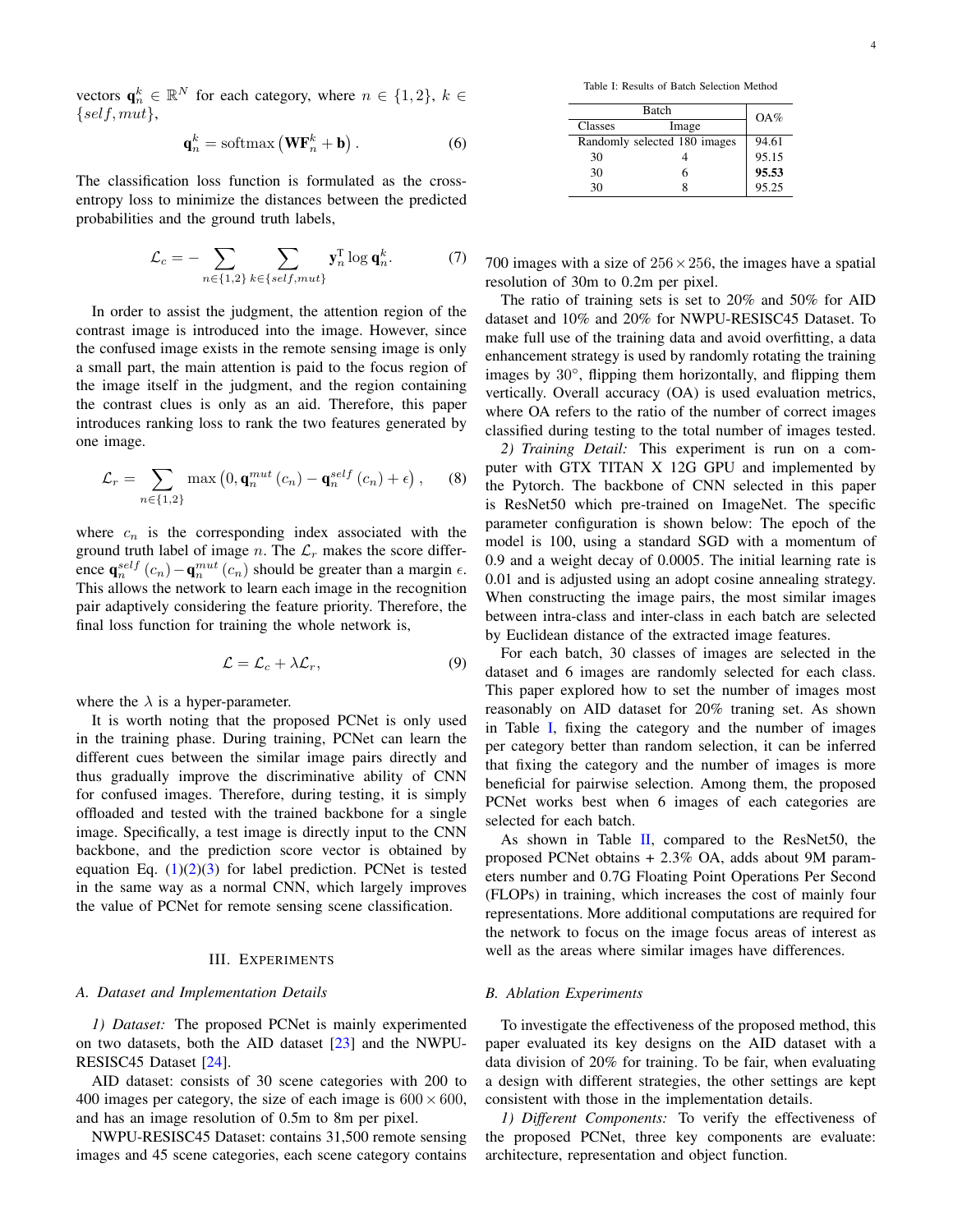Table II: Computation Cost Analysis

<span id="page-4-0"></span>

| Method               | Parameters | FLOPs | $OA\%$ |
|----------------------|------------|-------|--------|
| ResNet <sub>50</sub> | 23.6M      | 3.86G | 93.24  |
| <b>PCNet</b>         | 32.1M      | 3.87G | 95.53  |

Table III: Comparison of Different Components

<span id="page-4-1"></span>

| Methods            | Architecture  | Representation | Object function | $OA\%$ |
|--------------------|---------------|----------------|-----------------|--------|
| <b>Baseline</b>    | Single-branch | Self           | $L_c$           | 94.71  |
| Multi <sub>1</sub> | Multi-branch  | Self           | $L_c$           | 94.98  |
| Multi <sub>2</sub> | Multi-branch  | Mutual         | $L_c$           | 94.82  |
| Multi <sub>3</sub> | Multi-branch  | Self+mutual    | $L_c$           | 95.09  |
| <b>PCNet</b>       | Multi-branch  | Self+mutual    | $L_c+L_r$       | 95.53  |

<span id="page-4-2"></span>Table IV: Results of Different selection methods

| Selection methods | OA%   |
|-------------------|-------|
| Random            | 95.18 |
| Cosine similarity | 95.25 |
| European distance | 95.53 |

<span id="page-4-3"></span>Table V: Results of Construction of Image Pairs

| Inter  | Intra  | OA%   |
|--------|--------|-------|
| Random | Random | 95.18 |
| S      | Random | 95.32 |
| S      | D      | 95.21 |
| c      | ς      | 95.53 |

Table VI: Analysis of Hyper-Parameter λ

<span id="page-4-4"></span>

<span id="page-4-5"></span>

Figure 4: The Visualization of the Difference Features.

- 1) To show the effect of multi-branch networks, Table [III](#page-4-1) presents two architectures with the same ResNet50 and attention module: baseline method and Multi<sub>1</sub> method. The baseline method exploits a single branch network to extract self-representation from a single image, while Multi<sub>1</sub> method exploits multi-branch networks to extract self-representation from two images.
- 2) To demonstrate the necessity of the pairwise representation, three different representations networks are explored with the same architecture and object function: Multi<sub>1</sub>, Multi<sub>2</sub>, and Multi<sub>3</sub>. Multi<sub>1</sub> method uses self-representation, Multi $_2$  method uses mutualrepresentation, and Multi<sub>3</sub> method uses both self-

representation and mutual-representation.

3) To show the effect of the ranking loss, Multi<sub>3</sub> is trained only with cross entropy loss function, the proposed PCNet is trained with the object function  $L_c+L_r$ . As shown in Table [III,](#page-4-1) the proposed PCNet achieves the best performance.

*2) Pairwise Selection:* To verify the effectiveness of the pairwise selection, this paper evaluates the different selection methods and construction of image pairs methods.

- 1) To pick the most similar image pairs, this paper explores the effect of random selection, cosine similarity, and Euclidean distance on the performance of PCNet. Table [IV](#page-4-2) shows Euclidean distance is effective to pick similar image pairs.
- 2) The construction strategies for different image pairs are explored in Table  $V$ , where  $D$  denotes the most different image pair and S denotes the most similar image pair. It shows that the best results are obtained when both intra-class and inter-class images are the most similar. This indicates that the proposed PCNet is more likely to discriminate from similar images by focusing on the differences between image pairs. Training the most similar image pairs between intra-class and inter-class, the proposed PCNet can gradually distinguish which are really confused images or truly similar image pairs.

*3) Analysis of Hyper-Parameter* λ*:* As shown in Eq. [\(9\)](#page-3-1), the proposed PCNet involves a hyper-parameter  $\lambda$ , where the effect of  $\lambda$  on the whole network is evaluated in Table [VI.](#page-4-4) The best results were obtained when  $\lambda = 1$ , confirming the effectiveness and importance of introducing ranking loss.

#### *C. Comparison with the State-of-the-Art Methods*

In order to verify the effectiveness of the proposed method, the state-of-the-art methods are shown in Table [VII.](#page-5-24) From the results, it can be concluded that the multi-branch methods is more effective than the single-branch methods. And among the multi-branch methods, the effectiveness of the proposed PCNet is better. For the AID dataset, when the training data is 50%, the PCNet achieves  $96.76\% \pm 0.25$  accuracy which is only about 0.24% lower than the current best-performing method (GLDBS [\[14\]](#page-5-13)). This is because that GLDBS combines the two backbones to provide a significant advantage, where the proposed PCNet is a single backbones. Despite that, the PCNet always achieves better performance than GLDBS when the training data is 20%. This comprehensive comparison demonstrates that the PCNet can helps the network to discriminate the confused images in remote sensing images, thus enhance the performance of the deep network for remote sensing scene classification.

Figure [4](#page-4-5) shows the visualization of the model response of different features. The self1 and self2 represent the visualization obtained by the the features  $f_1$  and  $f_2$  through the attention module, and the **Mut** represents the visualization of the  $f_{cat}$ . It can be seen the focus areas of image pairs are different, and pairwise comparison will guide the network to focus on more discriminative areas of the image pairs to help judgment.